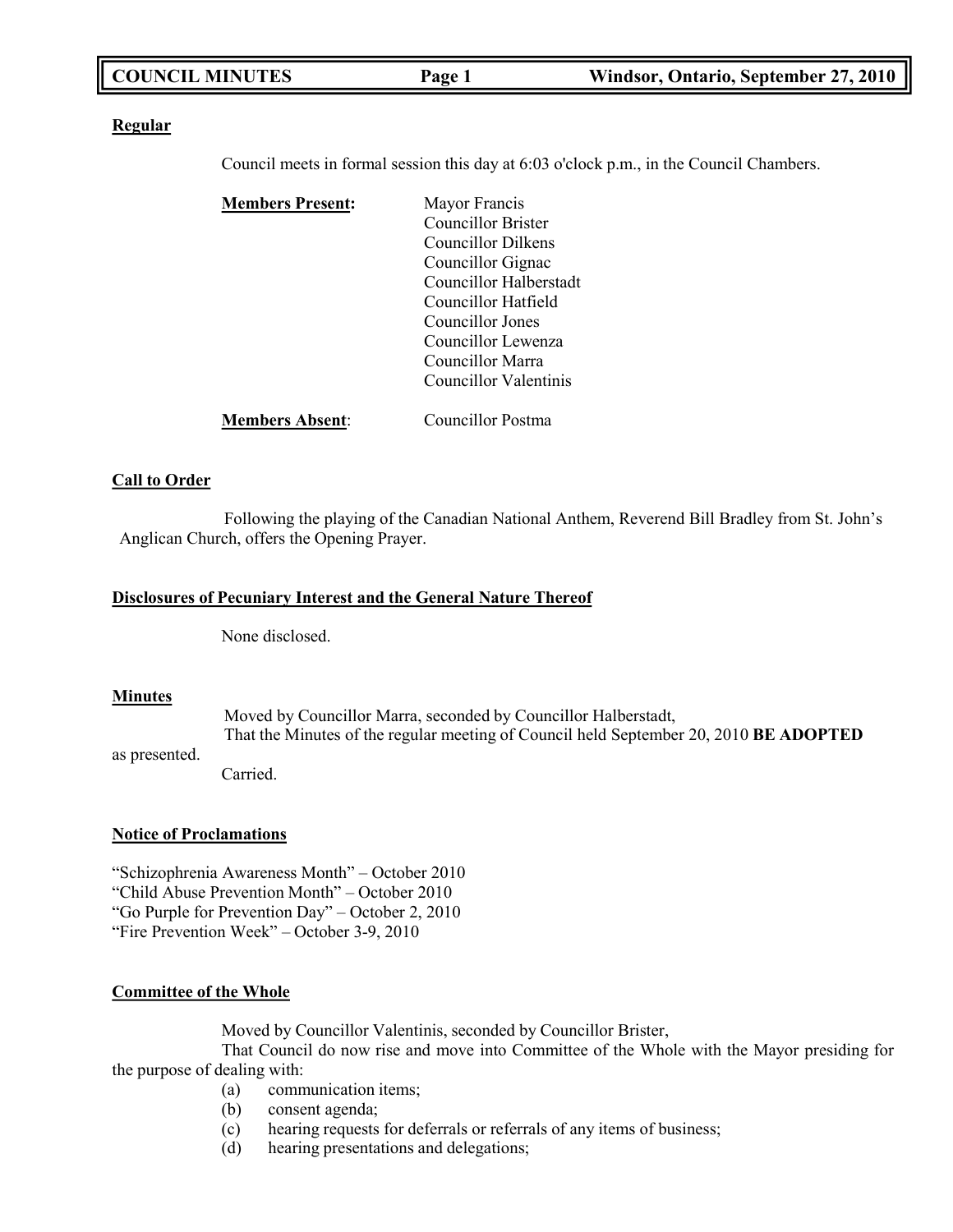- (e) consideration of business items;
- (f) consideration of Committee reports:
	- (i) **Report of Special In-Camera Meeting or other Committee as may be held prior to Council** (if scheduled); and
		- (ii) **Report No. 45 of the Audit Committee** of its meeting held August 26, 2010; and
		- (iii) **Report No. 74 of the Willistead Manor Inc. Board of Directors** of its meeting held September 7, 2010;

(g) consideration of by-laws 152-2010 through 157-2010 (inclusive). Carried.

# **Communications**

Moved by Councillor Dilkens, seconded by Councillor Gignac,

**M272–2010** That the following Communication Items 1 to 8 and 10 to 15 inclusive, as set forth in the Council Agenda **BE REFERRED** as noted with the exception of Communication No. 9 which is dealt with as follows:

### **Communication No. 9:**

Moved by Councillor Jones, seconded by Councillor Marra,

**M273-2010** That the correspondence dated September 19, 2010 from the Mayor of Rome regarding the "World Movement of Cities for Life-Cities Against the Death Penalty: Invitation and Participation" **BE RECEIVED**, and further, that the City Clerk **BE DIRECTED** to issue a letter of **SUPPORT** endorsing this campaign.

Carried.

### **APR2010**

| <b>Item</b> | From                                                 | <b>Description</b>                                                      |
|-------------|------------------------------------------------------|-------------------------------------------------------------------------|
|             |                                                      | Child Care Stabilization Funding and Service Contracts                  |
|             | Ministry of Children and                             | <b>Community Development &amp; Health Commissioner</b>                  |
| 1.          | <b>Youth Services</b>                                | <b>Chief Financial Officer &amp; City Treasurer</b>                     |
|             |                                                      | Note & File                                                             |
|             |                                                      | <b>SSC/6751</b>                                                         |
|             |                                                      | Letter of Thanks Regarding the Relocation of the Windsor Huron Ontario  |
|             | Ministry of Tourism and                              | <b>Travel Information Centre</b>                                        |
| 2.          | Culture                                              | <b>CEO, Tourism Windsor-Essex</b>                                       |
|             |                                                      | <b>Note &amp; File</b><br>AT/9923                                       |
|             |                                                      | Ambulance Update – Implementation of Local Response Time Standards      |
|             | Association of<br>Municipalities of<br>Ontario (AMO) | <b>Community Development &amp; Health Commissioner</b>                  |
| 3.          |                                                      | Note & File                                                             |
|             |                                                      | MH/9256                                                                 |
|             | Association of                                       | AMO's Economic Development Task Force Met on September 17, 2010         |
| 4.          | Municipalities of                                    | Note & File                                                             |
|             | Ontario (AMO)                                        | <b>MMA2010</b>                                                          |
|             |                                                      | Application with the Ontario Energy Board Regarding Rates and Other     |
| 5.          | <b>Union Gas</b>                                     | Charges                                                                 |
|             |                                                      | Note & File                                                             |
|             |                                                      | <b>MU2010</b>                                                           |
|             | Manager of                                           | Application of Hotel Dieu Grace Hospital / Ron Durocher for zoning      |
| 6.          | Development                                          | amendment to permit a hospital for lands located at 1030 Ouellette Ave. |
|             | Applications                                         | <b>TO BE ACCEPTED</b>                                                   |
|             |                                                      | ZB/10792                                                                |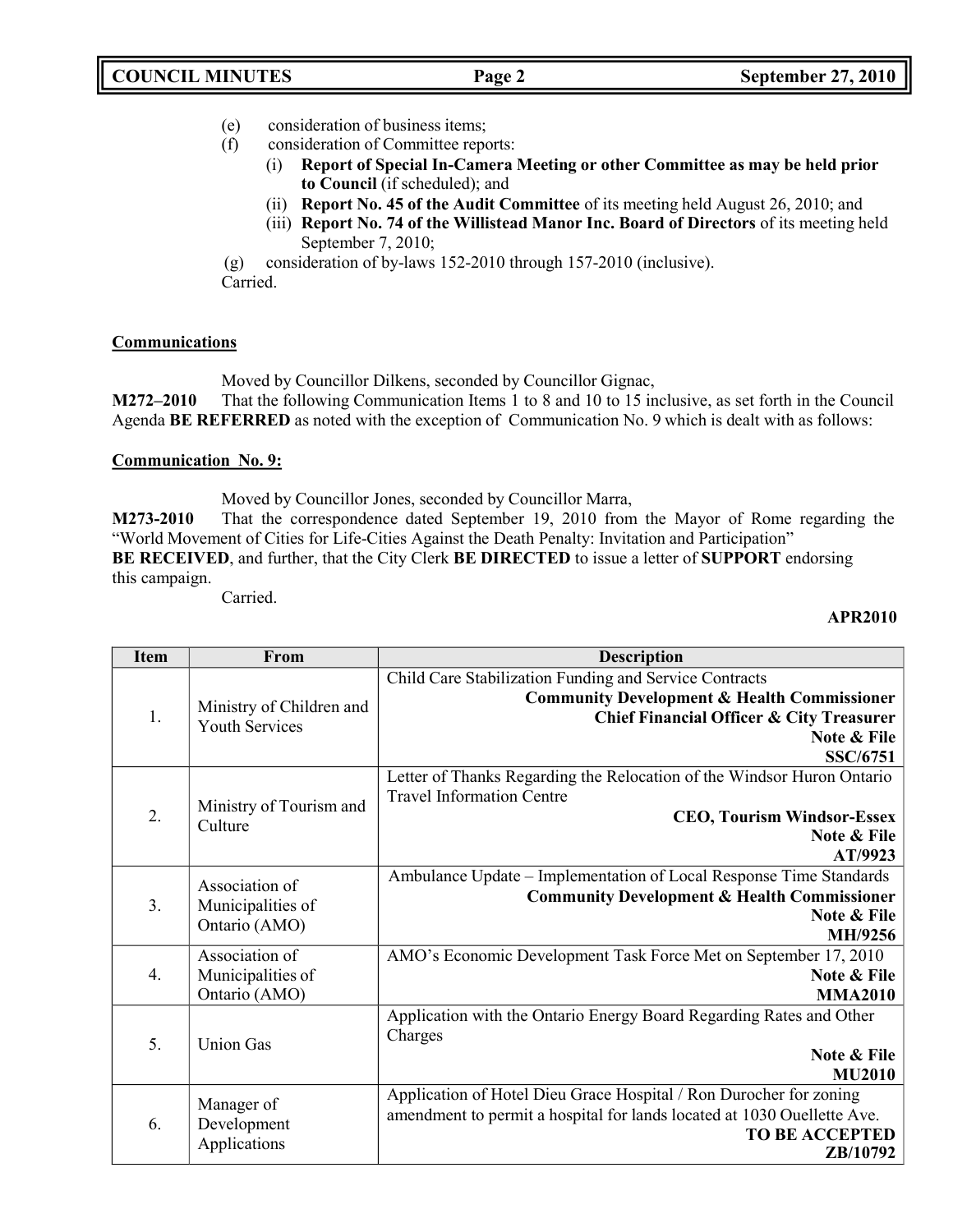**COUNCIL MINUTES Page 3 September 27, 2010**

| 7.  | Manager of<br>Development<br>Applications                | Application of Alfred Bouzide (Fred's Farm Fresh International Market)<br>for zoning amendment to permit a commercial district for lands located at<br>2144 Huron Church Rd.<br><b>TO BE ACCEPTED</b><br>ZB/10789 ZO/10790 |
|-----|----------------------------------------------------------|----------------------------------------------------------------------------------------------------------------------------------------------------------------------------------------------------------------------------|
| 8.  | Secretary/Treasurer<br>Committee of<br>Adjustment        | Consent Authority Agenda Record Hearing to be held on Wednesday,<br>October 6, 2010, Council Chambers, 3rd Floor, Windsor City Hall, 350<br>City Hall Square West, Windsor<br>Note & File<br><b>ZC2010</b>                 |
| 9.  | Community of<br>Sant'Egidio                              | World Movement of Cities for Life - Cities Against the Death Penalty:<br><b>Invitation and Participation</b><br><b>COUNCIL DIRECTION REQUESTED</b><br><b>APR2010</b>                                                       |
| 10. | Essex-Windsor Solid<br><b>Waste Authority</b>            | Minutes of the Essex-Windsor Solid Waste Authority Board Meeting -<br>August 11, 2010<br>Note & File<br><b>MB2010</b>                                                                                                      |
| 11. | Community<br>Development & Health<br>Commissioner        | Long Term Care Act, 2007 and Regulation $79/10 - \text{July}, 2010$<br>Note & File<br>AH/9562                                                                                                                              |
| 12. | City Solicitor                                           | CQ8-2009 Ford Riverside Drive East Lands<br>Note & File<br><b>APM2010</b>                                                                                                                                                  |
| 13. | City Engineer                                            | Request Filed with Ontario Energy Board To Participate in Review of<br><b>Electricity Distribution Cost Allocation Policy</b><br>Note & File<br><b>MU2010</b>                                                              |
| 14. | City Engineer                                            | Tender 15-10: Westcott Road from Metcalfe Street to CNR Sewer,<br>Watermain, and Pavement Rehabilitation<br>Note & File<br>SW/10250                                                                                        |
| 15. | <b>Windsor Bicycling</b><br>Committee<br>$\sim$ $\sim$ 1 | Minutes of meeting held September 9, 2010 ( <i>previously distributed</i> for<br>members of Council only) (copy available upon request)<br><b>Note &amp; File</b><br><b>MB2010</b>                                         |

Carried.

### **Consent Agenda**

Moved by Councillor Halberstadt, seconded by Councillor Hatfield,

That the following Consent Agenda and the recommendations contained in the administrative reports **BE APPROVED** as amended:

Item 2 Late Career Nurse Initiative 2010/2011

Item 3 Huron Lodge Residents' Life Enhancement Fundraising Committee Initiative Update 2010

Item 4 Fire Major Equipment Reserve

Item 5 CAO 2009/2010 Accomplishments and 2011 Objectives

Item 6 Ojibway Parkway Sanitary Sewer Rehabilitation – Phase 4 Broadway Boulevard to Weaver Street

Carried.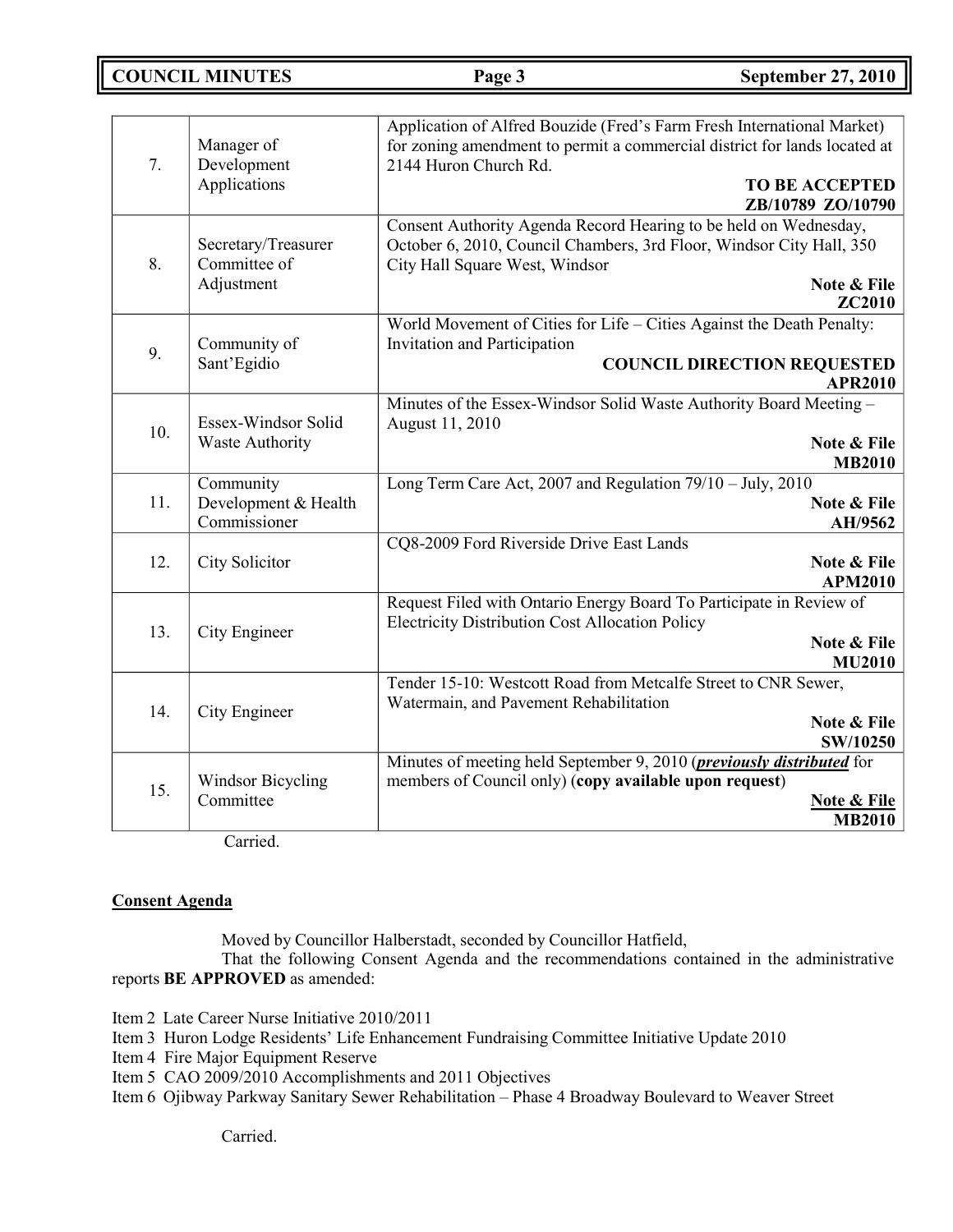# **COUNCIL MINUTES Page 4 September 27, 2010**

### **Deferrals and/or Referrals and Withdrawals**

#### **Application to Convert 2 Residential Apartment Buildings from Rental to Condominium Status, Jason Edgar Limited**

At the request of Administration, this matter is being deferred to the October 4, 2010 meeting of Council, to allow for the required legal notice in accordance with the Planning Act.

ZP/9313 1

(For final disposition of this matter, see Clause **CR360/2010** in Schedule "A" attached hereto.)

### **Presentations & Delegations:**

#### **PRESENTATIONS:**

#### **Senior Advisory Committee**

#### **Larry Duffield, Chairperson, Seniors Advisory Committee (SAC)**

Larry Duffield, Chairperson, Seniors Advisory Committee (SAC), appears before Council to present Council with an overview of SAC's accomplishments for 2008, 2009 and 2010, including a brief overview of the six recommendations presented to Council in 2009, and concludes by providing some recommendations for Council's consideration, including the need for a Senior Advocate position to be funded as part of the administrative structure.

MB2010

Moved by Councillor Marra, seconded by Councillor Jones,

**M274-2010** That the presentation by the Chairperson of the Seniors Advisory Committee outlining the Committee's accomplishments and goals **BE RECEIVED** and further, that the request for a Senior Advocate position within administration **BE REFERRED** to the 2011 budget deliberations process. Carried.

#### **Eleanor McMahon, representing Share the Road Cycling Coalition**

Eleanor McMahon, representing Share the Road Cycling Coalition, appears before Council to provide an overview of the Share the Road Cycling Coalition, Bicycle Friendly Communities Program and how to build a healthy, safe and active community, and concludes by outlining the active communities pledge, and concludes by encouraging Council to sign the Active Communities Pledge and promise to promote and support pro-cycling initiatives.

MB/5331

### **Councillor Halberstadt's Notice of Motion**

Moved by Councillor Halberstadt, seconded by Councillor Hatfield, **M278-2010** That the City of Windsor **APPLY** to the Share the Road Cycling Coalition of Ontario for the designation as a Bicycling Friendly Community. Carried.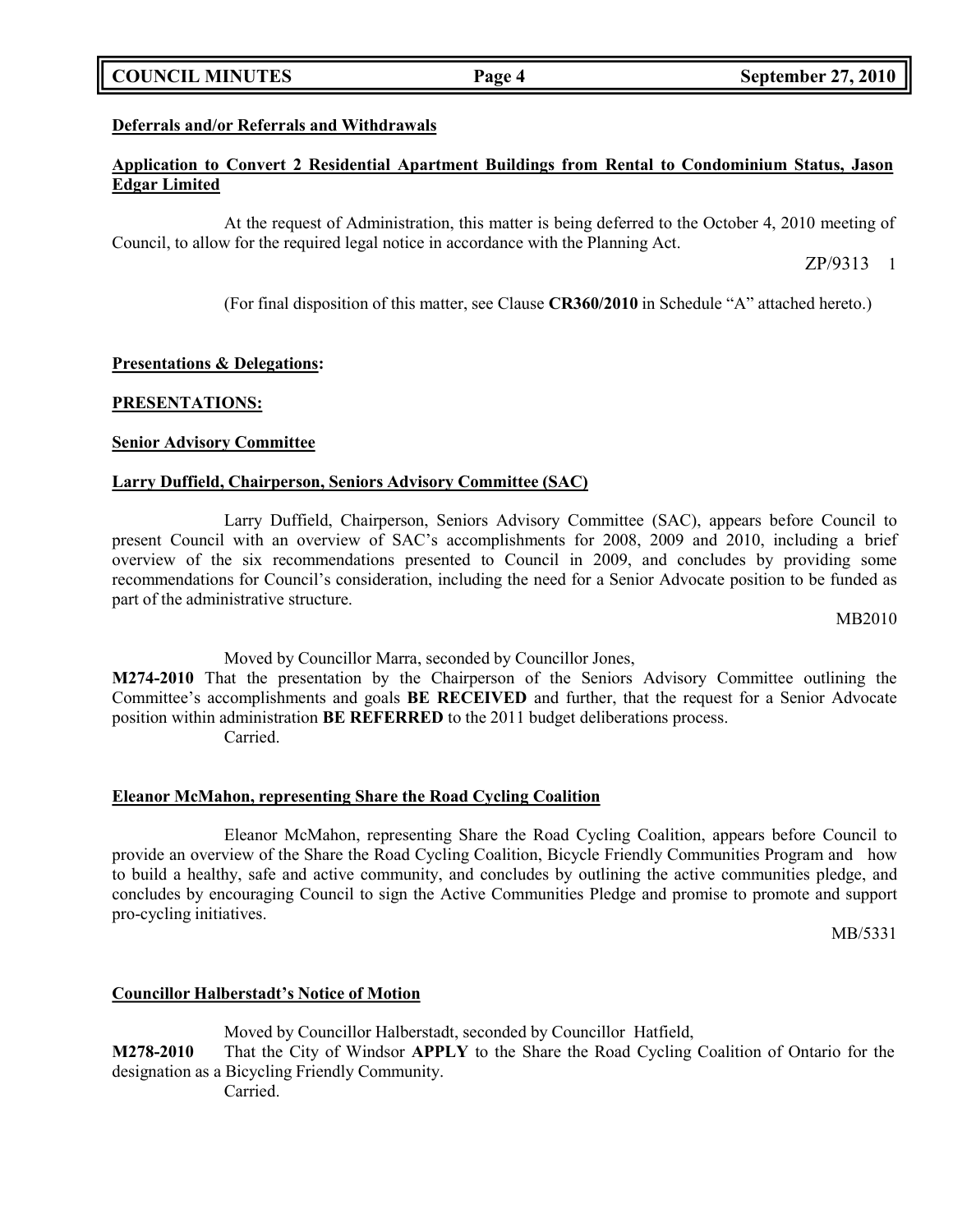| <b>COUNCIL MINUTES</b> | Page 5 | <b>September 27, 2010</b> |
|------------------------|--------|---------------------------|
|                        |        |                           |

Mayor Francis leaves the meeting at 6:48 o'clock p.m. and Councillor Brister assumes the Chair.

Mayor Francis returns to the meeting at 6:56 o'clock p.m. and Councillor Brister return to his seat at the Council table.

#### **Regular Business Items (for final disposition of these matters see Schedule "A" attached)**

None.

#### **Consideration of Committee Reports**

| M275-2010<br>as presented.                   | Moved by Councillor Marra, seconded by Councillor Jones,<br>That the Report of the special In-camera meeting held September 27, 2010 BE ADOPTED                                                              |                     |
|----------------------------------------------|--------------------------------------------------------------------------------------------------------------------------------------------------------------------------------------------------------------|---------------------|
|                                              | Carried.                                                                                                                                                                                                     | ACO <sub>2010</sub> |
| M276-2010<br><b>BE ADOPTED</b> as presented. | Moved by Councillor Marra, seconded by Councillor Jones,<br>That <b>Report No. 45 of the Audit Committee</b> of its meeting held August 26, 2010<br>Carried.                                                 |                     |
|                                              |                                                                                                                                                                                                              | MB2010              |
| M277-2010                                    | Moved by Councillor Marra, seconded by Councillor Jones,<br>That Report No. 74 of the Willistead Manor Inc. Board of Directors of its meeting held<br>September 7, 2010 BE ADOPTED as presented.<br>Carried. |                     |
|                                              |                                                                                                                                                                                                              | MB2010              |

#### **By-laws**

Moved by Councillor Valentinis, seconded by Councillor Brister, That the following By-laws No. 152-2010 through 157-2010 (inclusive), be introduced and read a first and second time:

- 152-2010 "A BY-LAW TO AMEND BY-LAW 137-2007 BEING A BY-LAW RESPECTING THE LICENSING AND REGULATING OF PUBLIC VEHICLES"
- 153-2010 "A BY-LAW TO FURTHER AMEND BY-LAW NUMBER 8600 CITED AS THE "CITY OF WINDSOR ZONING BY-LAW""
- 154-2010 "A BY-LAW TO PRESCRIBE A TARIFF OF FEES FOR THE PROCESSING OF PLANNING APPLICATIONS"

155-2010 "A BY-LAW TO FURTHER AMEND BY-LAW NUMBER 52-1999, BEING A BY-LAW TO APPOINT MUNICIPAL ENFORCEMENT OFFICERS FOR THE CORPORATION OF THE CITY OF WINDSOR"

156-2010 "A BY-LAW TO FURTHER AMEND BY-LAW NUMBER 244-2004, BEING A BY-LAW TO AMEND ANIMAL CONTROL OFFICERS FOR THE CORPORATION OF THE CITY OF WINDSOR"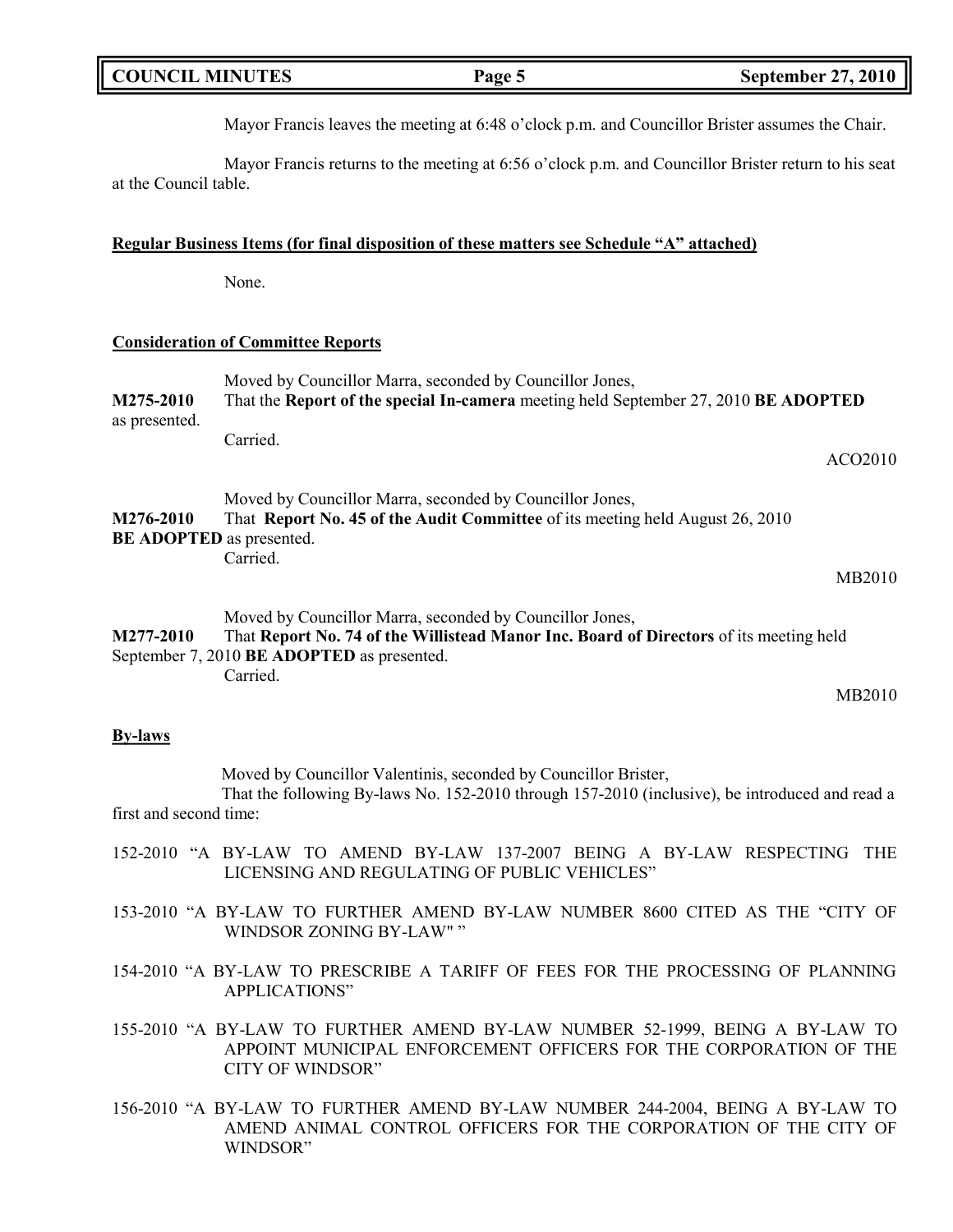# **COUNCIL MINUTES Page 6 September 27, 2010**

157-2010 "A BY-LAW TO CONFIRM THE PROCEEDINGS OF THE COUNCIL OF THE CORPORATION OF THE CITY OF WINDSOR AT ITS MEETING HELD ON THE TWENTY-SEVENTH DAY OF SEPTEMBER, 2010"

Carried.

Moved by Councillor Dilkens, seconded by Councillor Gignac,

That the Committee of the Whole does now rise and report to Council respecting the business items considered by the Committee:

- **1) Communication Items (as amended)**
- **2) Consent Agenda (as amended)**
- **3) Items Deferred**
- **Items Referred**
- **4) Consideration of the Balance of Business Items (see Schedule "A")**
- **5) Committee Reports (as presented)**
- **6) By-laws given first and second readings (as presented)**

Carried.

### **New Notices of Motion**

Moved by Councillor Marra, seconded by Councillor Valentinis, **M279-2010** That Rule 13.9 (a) of the Procedure By-law regarding business not already before Council **BE WAIVED,** to permit Councillor Marra to introduce a motion for consideration without prior notice respecting a letter of support for a Ronald Mc Donald House in the Windsor area. Carried.

AB2010

Moved by Councillor Marra, seconded by Councillor Valentinis,

**M280-2010** That the correspondence from Paul and Sherry Couvillon dated November 23, 2009 respecting "the Level 3 Status of Windsor's Neonatal Care Unit, and their hopes to open a Ronald McDonald House in Windsor" **BE RECEIVED**, and further, that the City Clerk **BE DIRECTED** to issue a letter of support to the authors of that correspondence.

Carried.

### **Third Reading of By-laws**

Moved by Councillor Halberstadt, seconded by Councillor Hatfield,

That the following By-laws No. 152-2010 through 157-2010 (inclusive), having been read a first and second time be now read a third time and finally passed and that the Mayor and Clerk **BE AUTHORIZED** to sign and seal the same notwithstanding any contrary provision of the Council.

Carried.

### **Petitions**

None presented.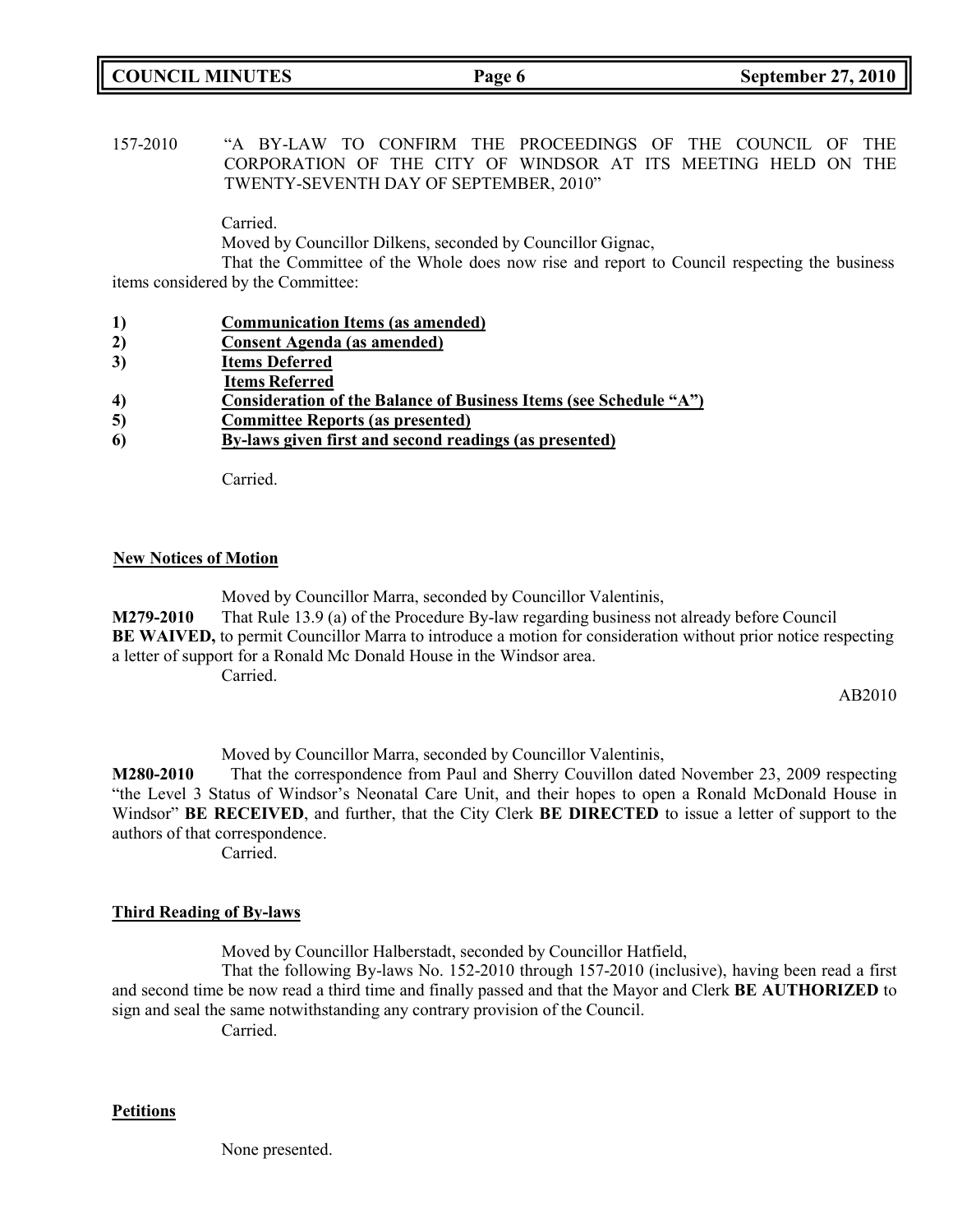**COUNCIL MINUTES Page 7 September 27, 2010**

#### **Council Questions**

Moved by Councillor Marra, seconded by Councillor Lewenza,

**M281-2010** That the Council Questions arising from the previous meeting of Council and listed by the Clerk **BE NOW CONSIDERED** for purposes of discussion , and further, that the Administration **BE DIRECTED** to proceed with the necessary actions to respond to the Council Questions consistent with Council's instructions. Carried.

ACOQ2010

### **PROPOSED IN-CAMERA AGENDA FOR OCTOBER 4, 2010**

Moved by Councillor Valentinis, seconded by Councillor Gignac,

**M282-2010** That the following proposed In Camera Agenda for October 4, 2010 **BE APPROVED**:

| <b>Item</b><br>No. | <b>Subject</b>                         | Section – Pursuant to Municipal Act, 2001, as<br>amended |
|--------------------|----------------------------------------|----------------------------------------------------------|
|                    | Property matter $-$ sale of land       | 239(2)(c)                                                |
| . ـ                | Property matter – acquisition of lands | 239(2)(c)                                                |

and further, that in accordance with By-law 46-2003, the Chief Administrative Officer, in consultation with the Mayor **BE AUTHORIZED** to add matters deemed to be of an urgent or time sensitive nature. Carried.

ACO2010

#### **Adjournment**

Moved by Councillor Dilkens, seconded by Councillor Gignac,

of the Mayor. That this Council meeting stand adjourned until the next regular meeting of Council or at the call

Carried.

Accordingly, the meeting is adjourned at 7:28 o'clock p.m.

**MAYOR**

**CITY CLERK**

### **THIS IS A DRAFT COPY**

**SUPERVISOR OF COUNCIL SERVICES**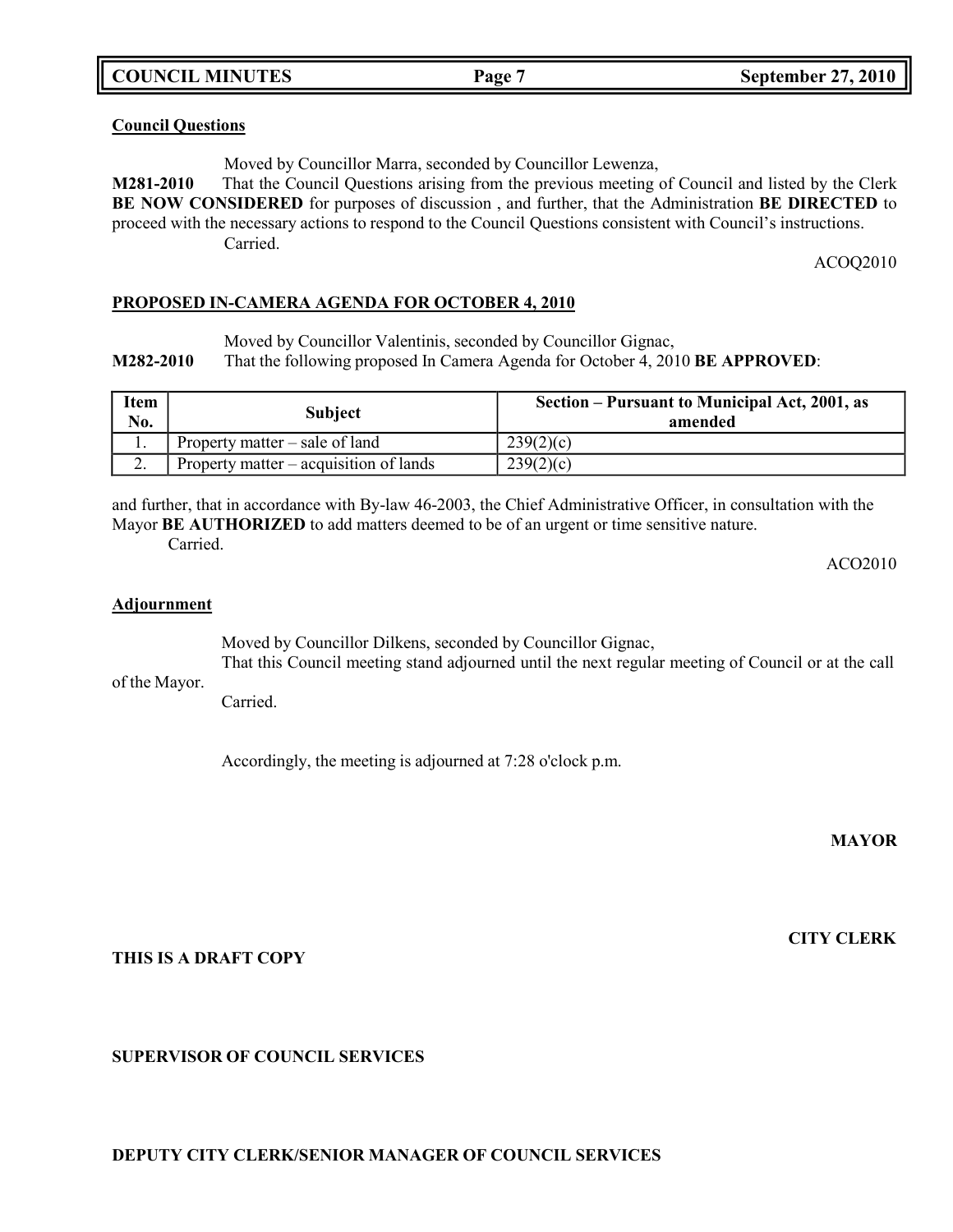Dilkens Jones

# CR360/2010

That the report of the City Planner dated August 28, 2010 entitled "Application to Convert 2 Residential Apartment Buildings from Rental to Condominium Status" **BE DEFFERRED** to the October 4, 2010 meeting of Council, to allow for the required legal notice in accordance with the Planning Act.

Carried.

Report Number **14884 ZP/9313** 1

Internal Distribution Planning [Tom Cadman] City Planner Manager of Development Applications City Solicitor Zoning Clerk - Council Services

Halberstadt Hatfield

# CR361/2010

To recommend **APPROVAL** of the application to access the Late Career Nurse Initiative (LCNI) program forwarded to the Ministry of Health on-line by the deadline date of September 3, 2010 pending Council acceptance; and that **APPROVAL BE GIVEN** to execute necessary LCNI agreement with the Ministry of Health and further, that the Chief Administrative Officer and City Clerk **BE AUTHORIZED** to sign the required agreement satisfactory in form to the City Solicitor, City Treasurer as to financial content and approval as to technical content by the Administrator of Huron Lodge.

Carried.

Report Number **14899 AH/10782 C2**

Internal Distribution Huron Lodge [Susan Rogers; Carol Annett] Administrator, Huron Lodge Community Development & Health Commissioner Chief Financial Officer/City Treasurer City Solicitor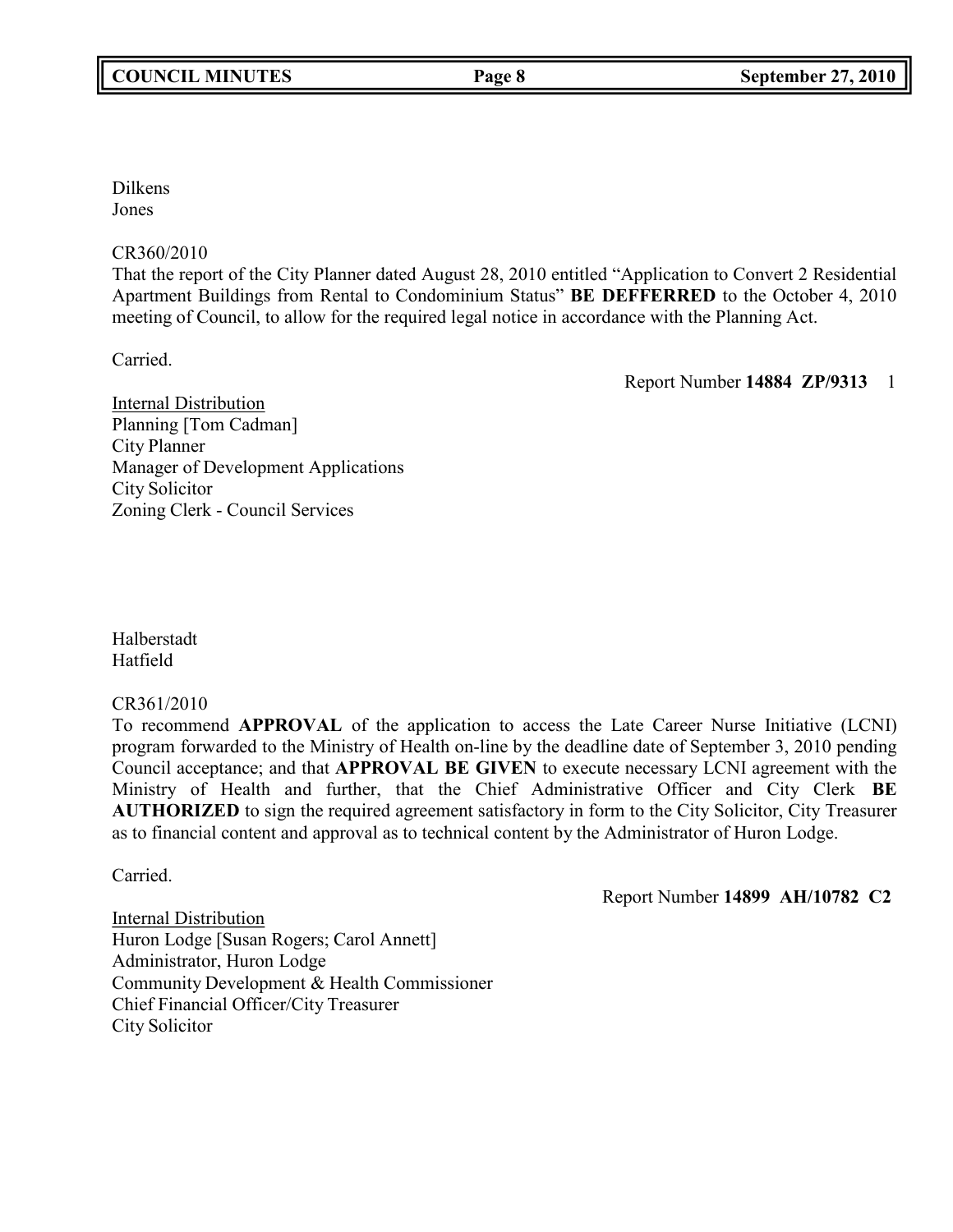Halberstadt Hatfield

CR362/2010

- a) That the landscaping plan for the front area of Huron Lodge along Cabana Road **BE APPROVED**; and
- b) That Construction documents **BE PREPARED** for tender to the satisfaction of the Administrator of Huron Lodge Long Term Care and the Huron Lodge Residents' Life Enhancement Fundraising Committee; and
- c) That if the cost of the project is within the perimeters of funds available outlined in this report that the project **BE APPROVED** as recommended by the Residents' Life Enhancement Fundraising Committee.

Carried.

Report Number **14898 AH/6741 C3**

Internal Distribution Huron Lodge [Nancy Musson] Administrator, Huron Lodge Community Development & Health Commissioner Executive Director, Parks & Facilities Chief Financial Officer/City Treasurer City Solicitor

Halberstadt Hatfield

CR363/2010

That City Council **APPROVE** a one time transfer of \$2,850,000 from the Pay As You Go Leasing Reserve Fund #170 to the Fire Major Equipment Reserve Fund #163; and

That City Council authorize administration to **REDIRECT** the Fire and Rescue Services ongoing annual contribution to the Pay As You Go Leasing Reserve Fund #170 for Fire Trucks of \$782,774 to the Fire Major Equipment Reserve Fund #163 beginning for the year ended December 31, 2010; and

That City Council **DIRECT** Fire and Rescue Services to maintain a rolling fifteen (15) year Financial Plan for the ongoing replacement of Fire Trucks & Major Equipment thereby ensuring that sufficient funding continues to be available for the ongoing replacement of Fire Trucks and Major Equipment.

Carried.

Report Number **14903 SF2010 C4**

Internal Distribution Corporate Services [Tano Ferraro; Cindy Etmanski] Fire Chief Financial Planning Administrator - Fire & Rescue Services Chief Financial Officer/City Treasurer City Solicitor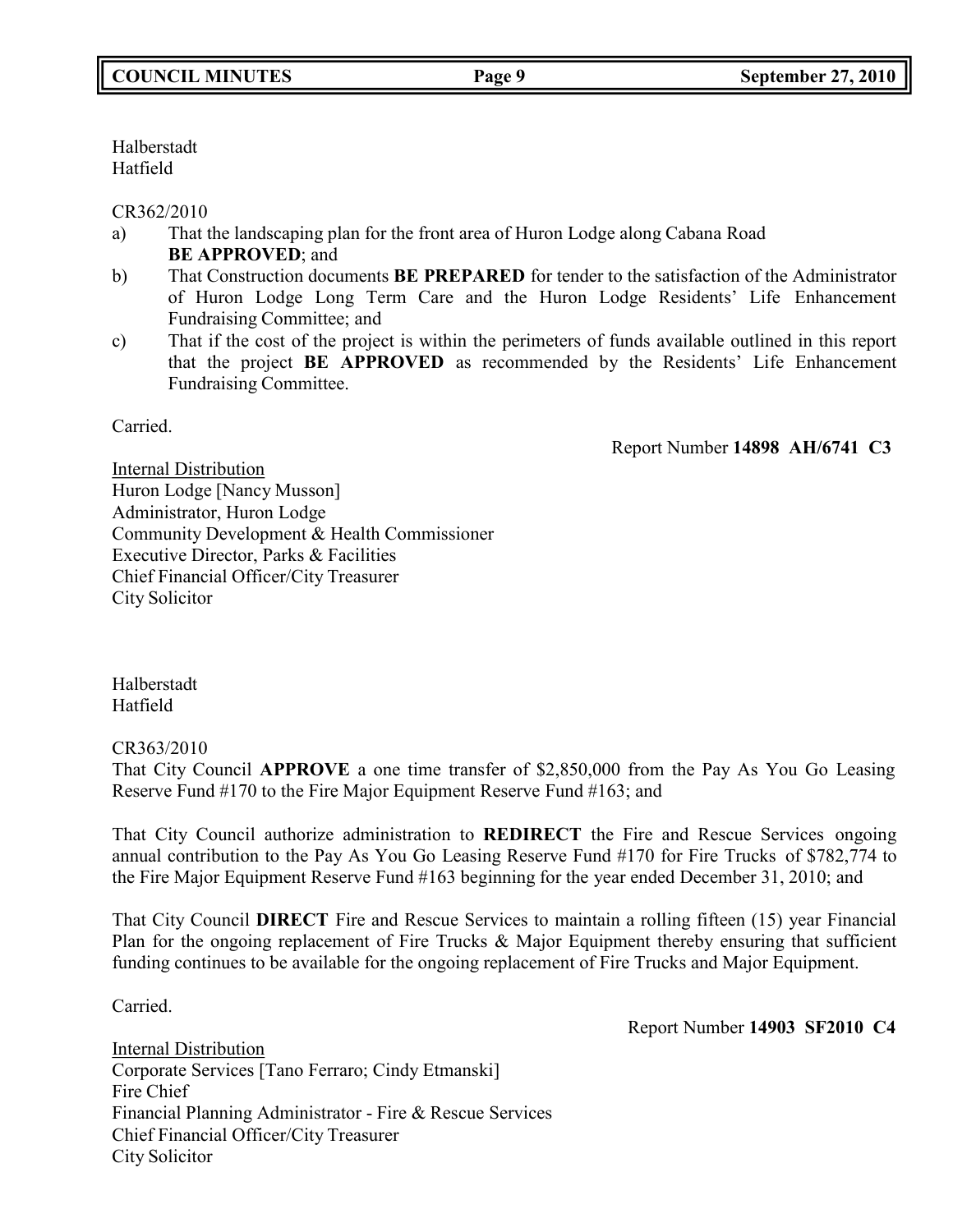# **COUNCIL MINUTES Page 10 September 27, 2010**

Halberstadt Hatfield

# CR364/2010

**That** City Council **CONFIRM and ACCEPT** the 2009/2010 CAO list of accomplishments attached as Appendix C to the report of the Chief Administrative Officer dated September 8, 2010.

√**That** City Council **APPROVE IN PRINCIPLE** the CAO 2011 general objectives/ themes contained in this report, subject to their further detailed development including measurement criteria and confirmation by City Council or its committee, following a strategic planning session of the newly elected City Council in early 2011; and

**That** City Council **PROVIDE DIRECTION** regarding their desired performance appraisal process for the CAO for the 2011 calendar/ fiscal year giving regard to:

- Confirmation of the subcommittee approach
- Confirmation of 2011 performance objectives and measurement criteria
- Confirmation that the ED of HR should guide the Process

and;

**That** City Council **DIRECT** the Executive Director of Human Resources, **TO CONDUCT** a 360 degree performance evaluation as part of the annual performance appraisal process to provide direct feedback to the CAO for purposes of continuous improvement.√

Carried.

Report Number **14910 GM2010 C5**

Appendices List

Internal Distribution Chief Administrative Officer [Helga Reidel] Executive Director of Human Resources

Halberstadt Hatfield

# CR365/2010

- **I.** That Council **RESCIND** CR432/2006; and
- **II.** That **APPROVAL BE GIVEN** for the City Engineer to proceed with a tender for Phase 4 of the Ojibway Parkway Sanitary Sewer Rehabilitation, from Broadway Boulevard to Weaver Road, requesting pricing for the Pipe Bursting method of construction; and
- **III.** That, in order to proceed as early as possible on construction of Phase 4 of the Ojibway Parkway Sanitary Sewer Rehabilitation, the City Engineer **BE AUTHORIZED** to proceed with the Award of Tender to the low bidder, subject to the tender meeting project specifications, and being within the approved estimated budget; and subject to the terms and conditions of the City of Windsor's Purchasing By-law 400-2004; and that the Chief Administrative Officer and City

√√VC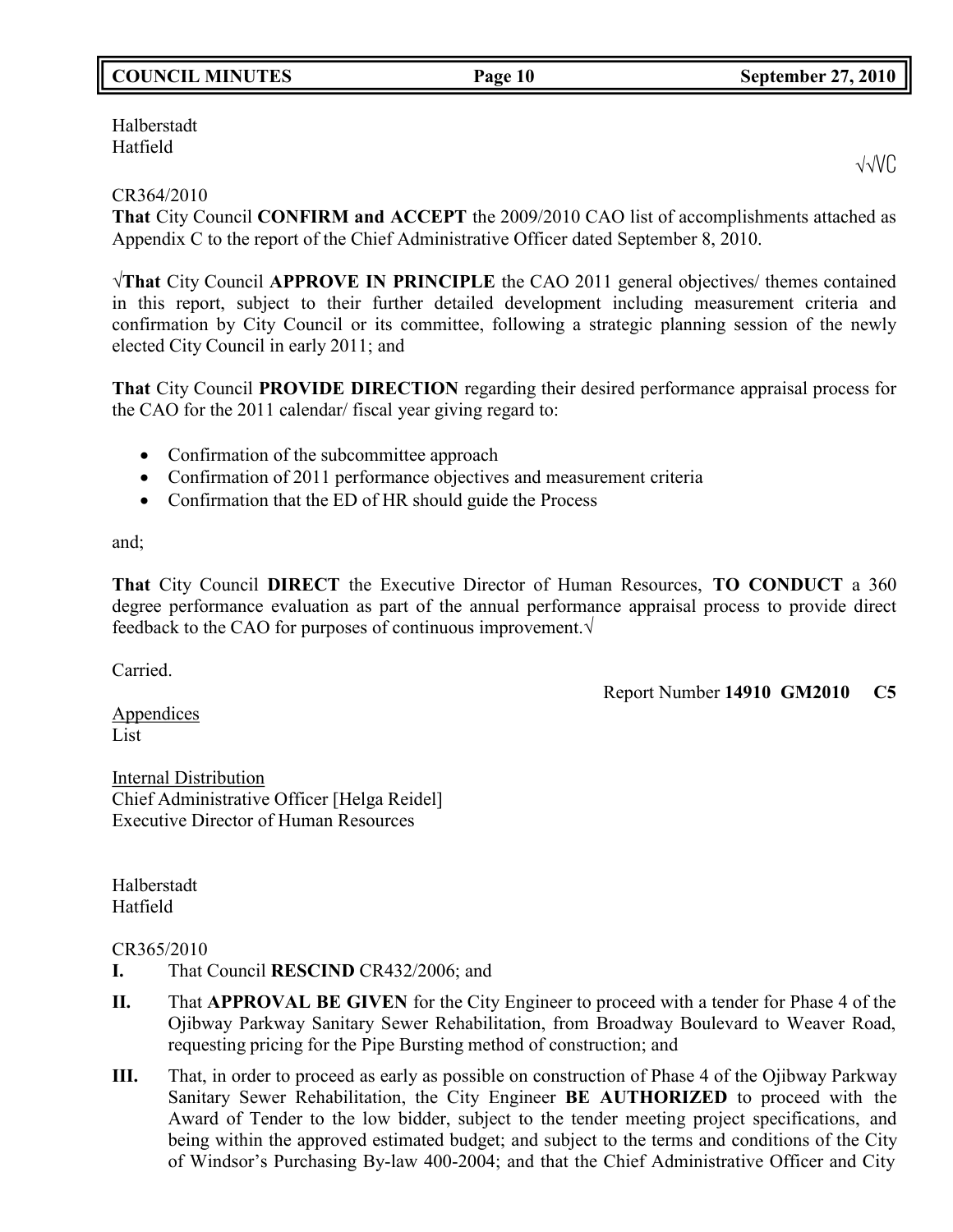Clerk **BE AUTHORIZED** to sign a contract with the low tenderer, satisfactory in form to the City Solicitor, in financial content to the City Treasurer, and in technical content to the City Engineer; and

**IV.** That the City Engineer **BE REQUIRED** to provide an Information Report on the Tender Award to the next Council Meeting following the Award of Proposal, detailing funding associated with the project.

Carried.

Report Number **14883 SW/8467 C6**

Internal Distribution Public Works [Andrew Dowie] City Engineer Executive Director, Parks & Facility Operations Executive Director, Public Works Operations Manager of Purchasing & Risk Management Chief of Police Chief Financial Officer/City Treasurer City Solicitor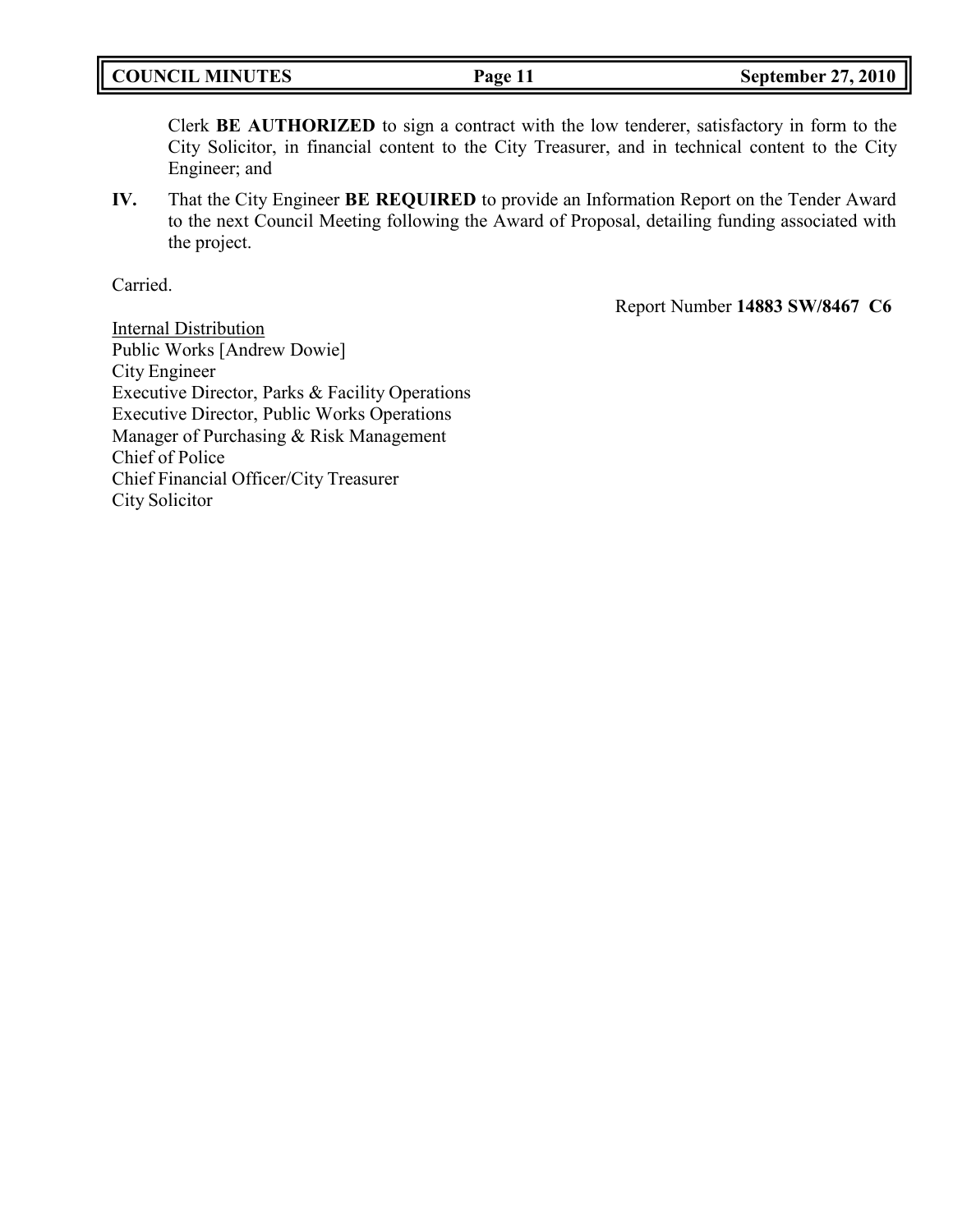| <b>COUNCIL MINUTES</b> |  |
|------------------------|--|
|------------------------|--|

**COUNCIL EXECUTE: COUNCIL EXECUTE: COUNCIL EXECUTE: COUNCIL EXECUTE: COUNCIL EXECUTE: COUNCIL EXECUTE: COUNCIL EXECUTE: COUNCIL** 

**ADOPTED** by Council at its meeting held September 27, 2010 [**M275-2010**] VC/bm

# **SPECIAL MEETING OF COUNCIL – IN CAMERA September 27, 2010**

# **Meeting called to order at: 4:30 p.m.**

# **Members in Attendance:**

Mayor E. Francis Councillor D. Brister Councillor D. Dilkens Councillor R. Jones Councillor A. Halberstadt (arrives at 4:31 p.m.) Councillor F. Valentinis Councillor K. Lewenza Councillor B. Marra Councillor P. Hatfield Councillor J. Gignac

# **Members Absent:**

Councillor C. Postma

### **Also in attendance:**

H. Reidel, Chief Administrative Officer R. Warsh, Community Development and Health Commissioner M. Sonego, City Engineer G. Wilkki, City Solicitor V. Critchley, City Clerk O. Colucci, Chief Financial Officer T. Knight Lepain, Executive Initiatives Coordinator (Item 1) J. Wilson, Executive Director Recreation and Culture (Item 1) W. Willis, Legal Counsel (Items 1 and 2) F. Nazzani, President and CEO, YQG (Items 2 and 3) P. Persichilli, Executive Vice President, Windsor Essex Development Commission (Items 2, 3 and 4)

**Verbal Motion is presented by Councillor Jones, seconded by Councillor Brister, to move in Camera for discussion of the following item(s):**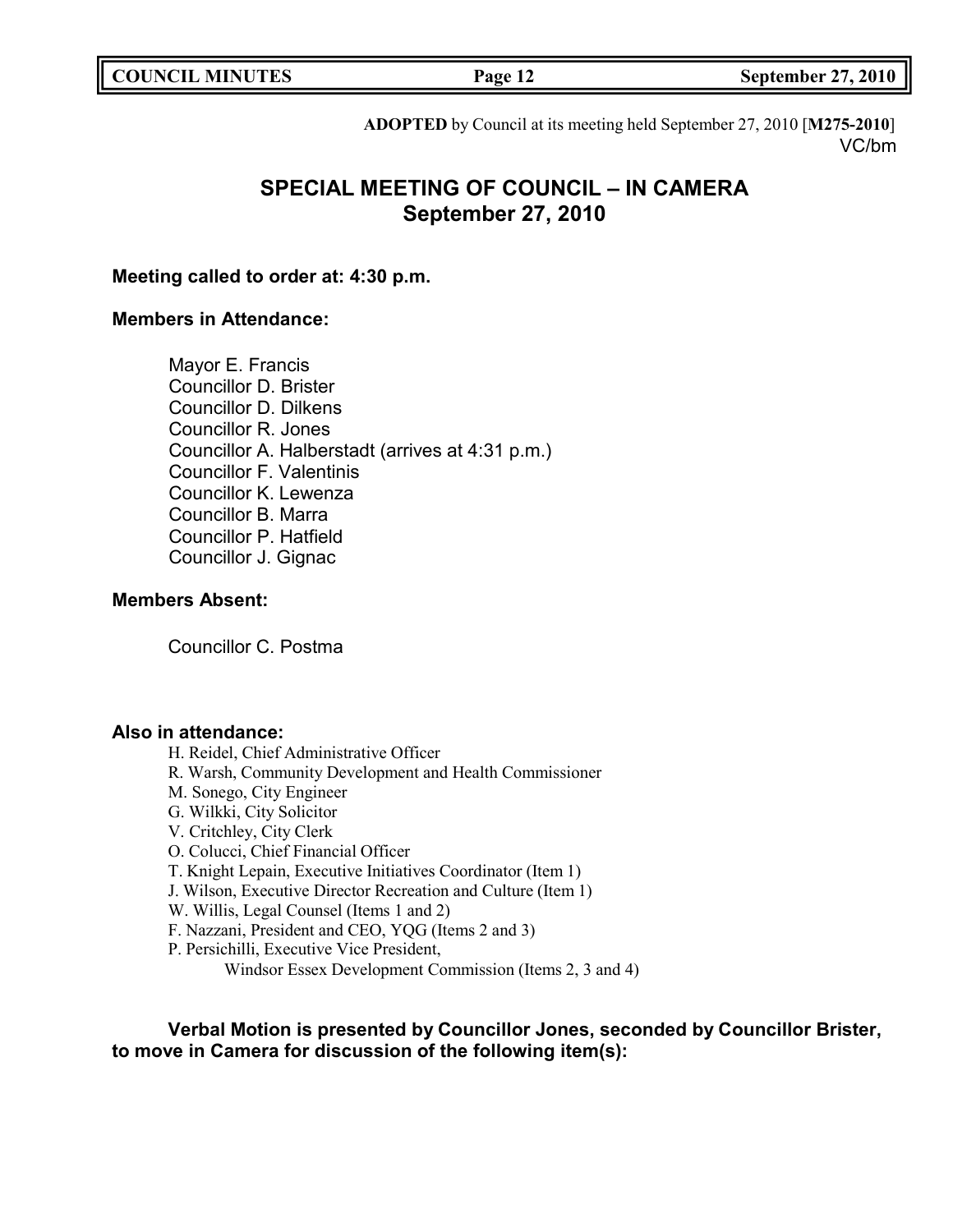| 0. | <b>Subject</b>                             | - Pursuant to Municipal<br>Act, 2001, as amended |
|----|--------------------------------------------|--------------------------------------------------|
|    | 1. matter – Capitol Theatre update         | 239(2)(e)                                        |
|    | 2. $\frac{1}{2}$ ty matter – verbal report | 239(2)(c)                                        |
|    | 3. $\frac{1}{2}$ ty matter – verbal report | 239(2)(c)                                        |
|    | 4.   ty matter - verbal report             | 239(2)(c)                                        |

# **Motion Carried.**

# **Declarations of Pecuniary Interest:**

None declared.

**Discussion on the items of business. (Items 1, 2, 3 and 4)**

**Verbal Motion is presented by Councillor Brister, seconded by Councillor Dilkens, to move back into public session.**

**Motion Carried.**

# **Moved by Councillor Marra, seconded by Councillor Valentinis, THAT the Clerk BE DIRECTED to transmit the recommendation(s) contained in the report(s) discussed at the In-Camera Council Meeting held September 27, 2010 directly to Council for consideration at the next Regular Meeting.**

1. That the in-camera report from the Executive Initiatives Coordinator, Chief Administrative Officer, City Solicitor and Chief Financial Officer and City Treasurer respecting a legal matter – update on Capitol Theatre **BE RECEIVED** and that Administration **BE AUTHORIZED** to proceed in accordance with the verbal direction of Council.

# **Councillor Dilkens voting nay.**

2. That the verbal report from the Mayor respecting a property matter **BE RECEIVED** and that the Mayor **BE AUTHORIZED** to proceed in accordance with the verbal direction of Council.

3. That the verbal report from the Mayor respecting a property matter **BE RECEIVED** and that the Mayor **BE AUTHORIZED** to proceed in accordance with the verbal direction of Council.

4. That the verbal report from the Mayor respecting a property matter **BE RECEIVED** and that the Mayor **BE AUTHORIZED** to proceed in accordance with the verbal direction of Council.

**Motion Carried.**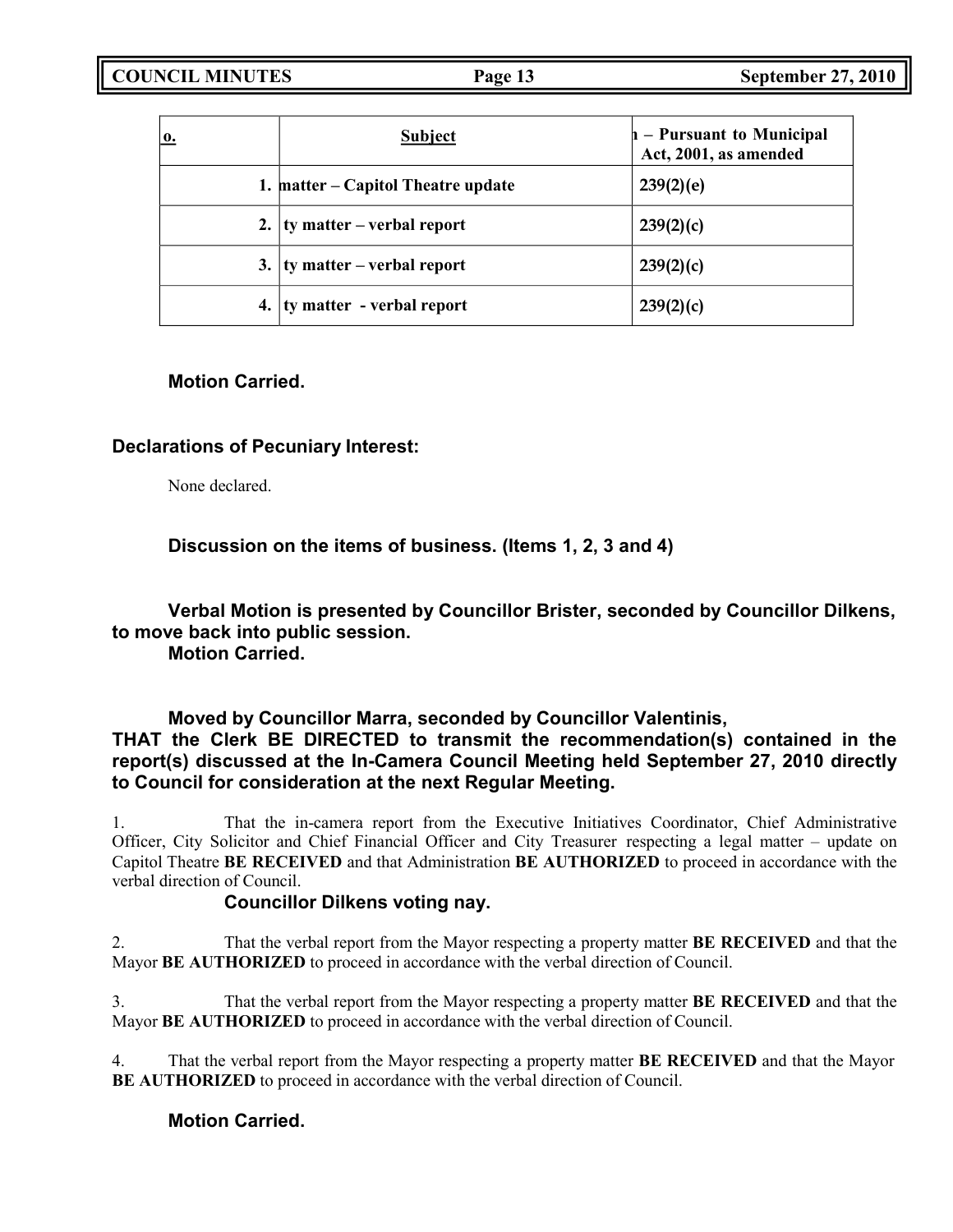| COUNCIL MINU<br><b>MINUTES</b> | ிரு<br>$\mathbf{a}_{\mathbf{k}}$ | $\sim$<br>2010<br>september 1 |
|--------------------------------|----------------------------------|-------------------------------|
|                                |                                  |                               |

**Moved by Councillor Jones, seconded by Councillor Lewenza, That the special meeting of council held September 27, 2010 BE ADJOURNED. (Time: 5:47 p.m.) Motion Carried.**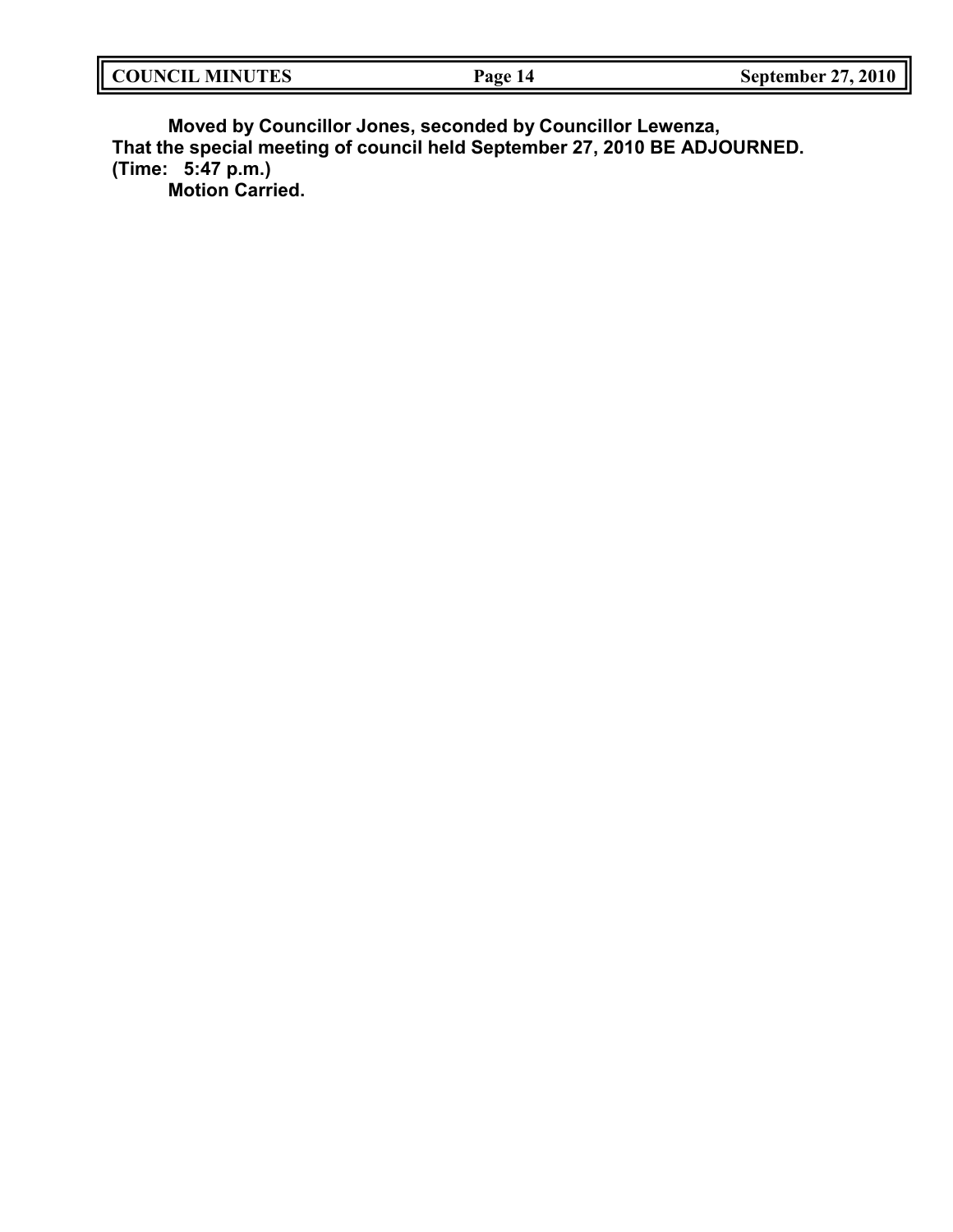| <b>COUNCIL MINUTES</b> |  |
|------------------------|--|
|------------------------|--|

**COUNCIL MINUTES Page 15 September 27, 2010**

**ADOPTED** by Council at its meeting held September 27, 2010 [**M276-2010**] KK/ Windsor, Ontario, September 27, 2010

**REPORT NO. 45** of the **AUDIT COMMITTEE** of its meeting held August 26, 2010

**Present:** Maxwell Zalev, Chair Councillor Alan Halberstadt Bill Carter George Sandala

Your Committee submits the following recommendations:

(i) That the attached report of the Lead Auditor dated August 29, 2010 entitled "Protocol for Communicating Audit Committee Business to Council" **BE RECEIVED.**

(ii That the attached report of the Lead Auditor dated February 15, 2010 regarding the Audit Committee Approved 2010 Audit Plan **BE RECEIVED**.

**CHAIR** 

COMMITTEE COORDINATOR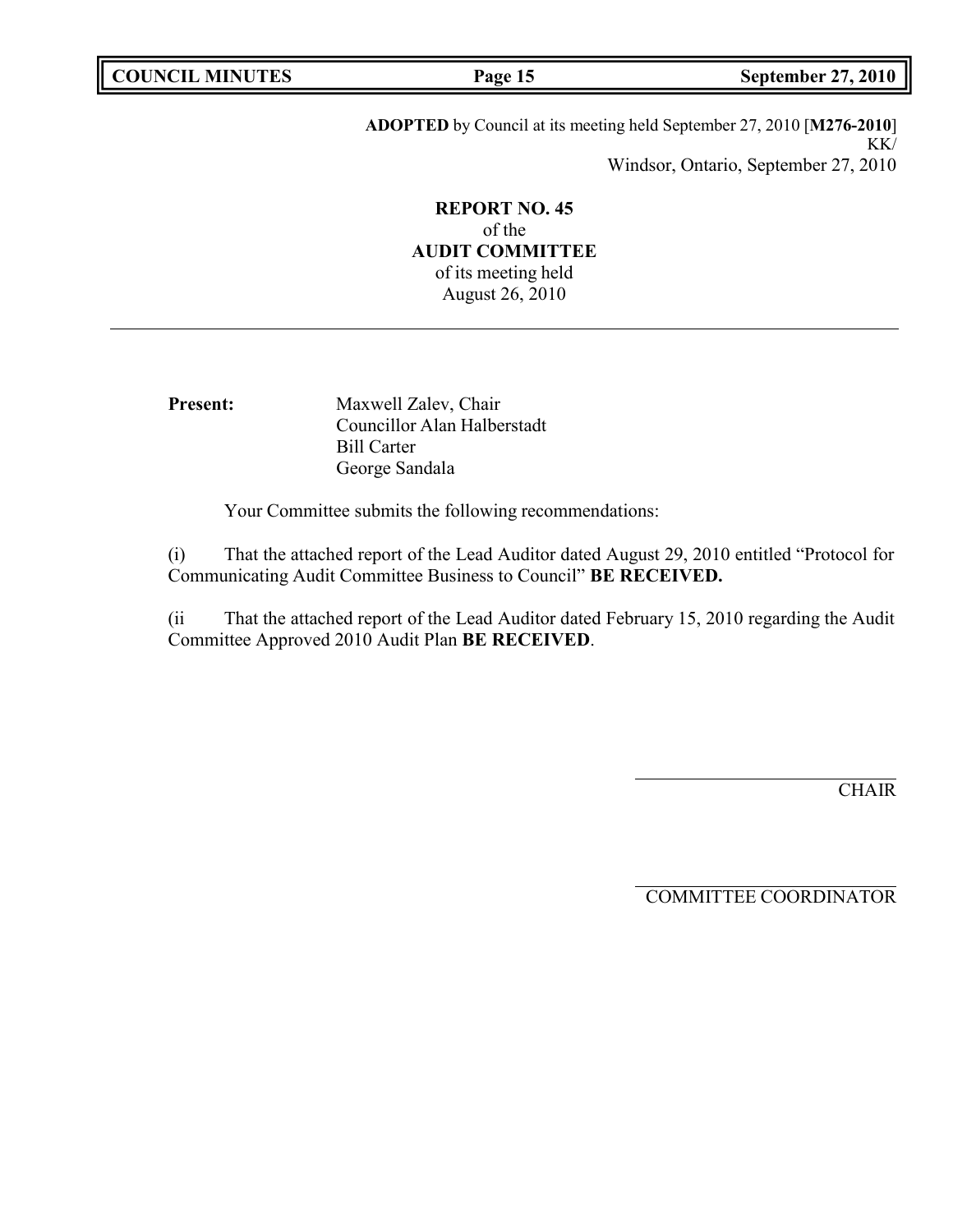ADOPTED **by Council at its meeting held September 27, 2010 [**M277-2010**] AC** Windsor, Ontario September 27, 2010

# **REPORT NO. 74** of the **BOARD OF DIRECTORS, WILLISTEAD MANOR INC.** of its meeting held September 7, 2010

| <b>Present:</b> | J. Evans, Chairperson |
|-----------------|-----------------------|
|                 | M. Dettinger          |
|                 | S. Marshall           |
|                 | A. Jahns              |
|                 | L. Brown              |
|                 | C. Gaudette           |
|                 | R. Gauthier           |
|                 | D. Langstone          |
|                 | <b>B.</b> Clinansmith |

Your Board submits the following recommendations:

I. That the following persons **BE RE-APPOINTED** to the Board of Directors, Willistead Manor Inc. for a two year term expiring August 17, 2012:

> Art Jahns Jim Evans William T. Wilkinson Elizabeth Craig Robert Gauthier Walt McCall

II. That the following persons **BE RE-APPOINTED** officers of the Board of Directors of Willistead Manor Inc. for the term ending August 17, 2012:

| - S. Marshall |           |
|---------------|-----------|
|               |           |
|               | Art Jahns |
|               | L. Brown  |
|               | J. Evans  |
|               |           |